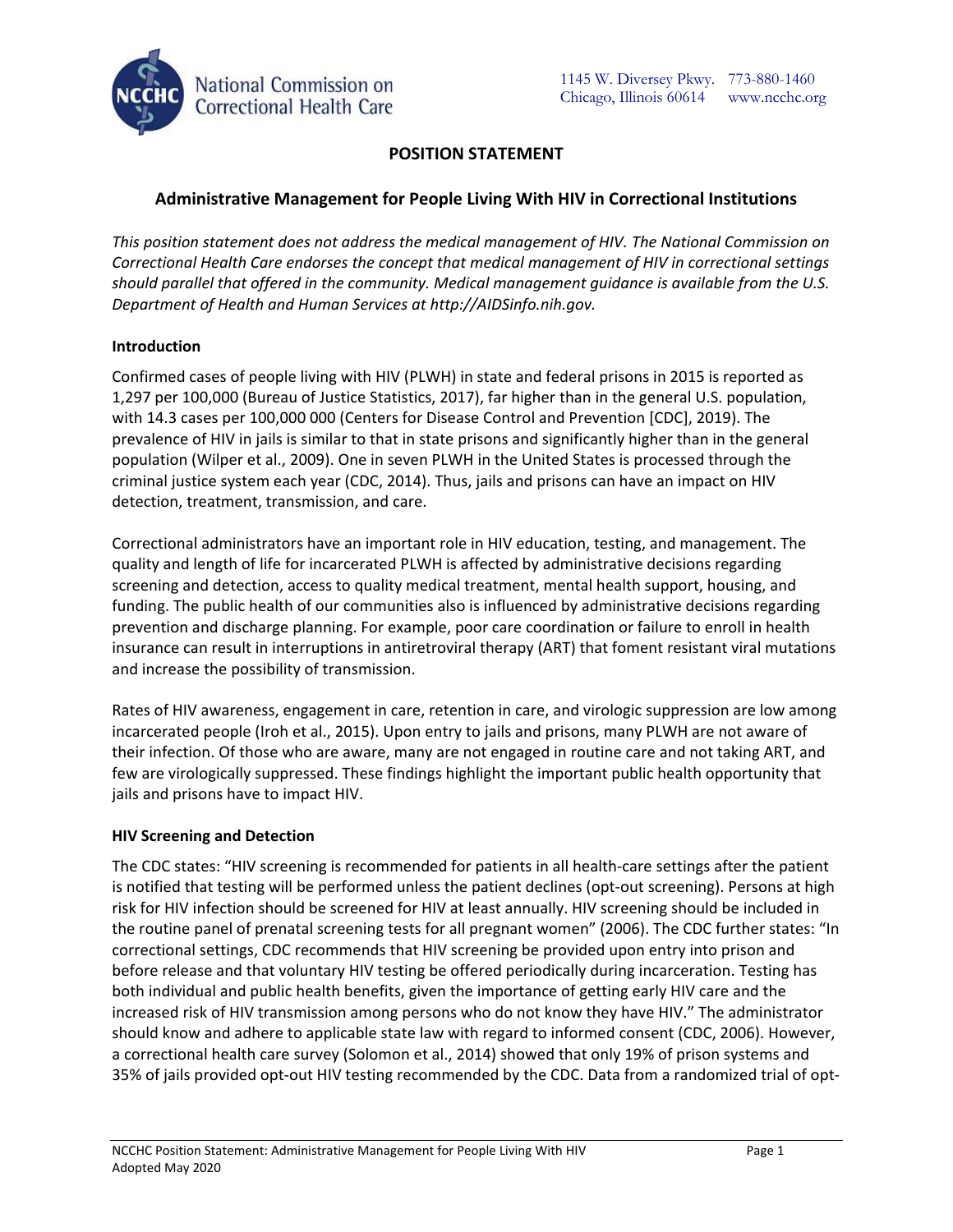

in vs. opt-out testing in an urban emergency department showed much higher rates of HIV testing for opt-out, 51% vs 38% (Montoy, Dow, & Kaplan, 2016).

The CDC recommendations underscore the move toward opt-out testing for HIV, where all individuals are tested as part of a routine physical exam unless they specifically opt out. Routine testing greatly increases the likelihood of detection, which should lead to earlier patient treatment, less spread of the disease, and a longer life for any individual with HIV. Data from eight prison reception centers showed that an HIV opt-out screening program resulted in high rates of linkage to care, retention on ART, and significant reduction in viral loads during incarceration (Lucas et al., 2016). People should be informed of opt-out options and administrators should ensure that immediate counseling and linkage to HIV care, including with a provider trained in ART, is available for patients who test positive.

To ensure continuous viral suppression, it is essential that all facilities have a process for timely continuous effective provision of ART, upon intake, during incarceration, and upon any transfer or release.

Consistent with CDC guidelines, NCCHC recommends that all pregnant women be tested for HIV and, if infected, given ART to prevent transmission to the infant. Correctional administrators should make HIV education to women a priority and encourage them to be tested for HIV, especially if they are pregnant.

Department of Health and Human Services guidelines (2019) recommend immediate ART after obtaining genotypic drug resistance testing but before results have returned in order prevent transmission to others. Consultation with HIV specialists is advised regarding appropriate testing and recommended regimens.

## **Housing Issues**

Housing for PLWH should be appropriate for their age, gender, and custody class. NCCHC opposes routine segregated housing for these patients. PLWH, like any other incarcerated person, may require a higher level of care that may not be available at all institutions. This is a clinical judgment based on the acuity of care required for the patient. Patients should not be medically isolated or identified solely because of their HIV status.

## **Programs**

PLWH who otherwise meet eligibility criteria for special correctional programs (e.g., education, work, parole, or medical reprieve) should be given the same consideration as others who are incarcerated, including work in the kitchen or with food.

#### **Access to Quality Medical Treatment**

The community standard for HIV care is to have access to HIV specialists who are knowledgeable about HIV management, including assessment of HIV resistance and selection of ART. The correctional administrator is responsible for ensuring continuity of care upon arrival and discharge. Quality improvement studies can be performed to ensure that PLWH receive quality services. These studies could include timeliness of referrals made and kept, patient adherence to ART, and the number of patients seen in the HIV chronic disease clinic. The administrator's role in ensuring continuity of care, one of the greatest challenges to HIV care in jails and prisons, cannot be overstated. Treatment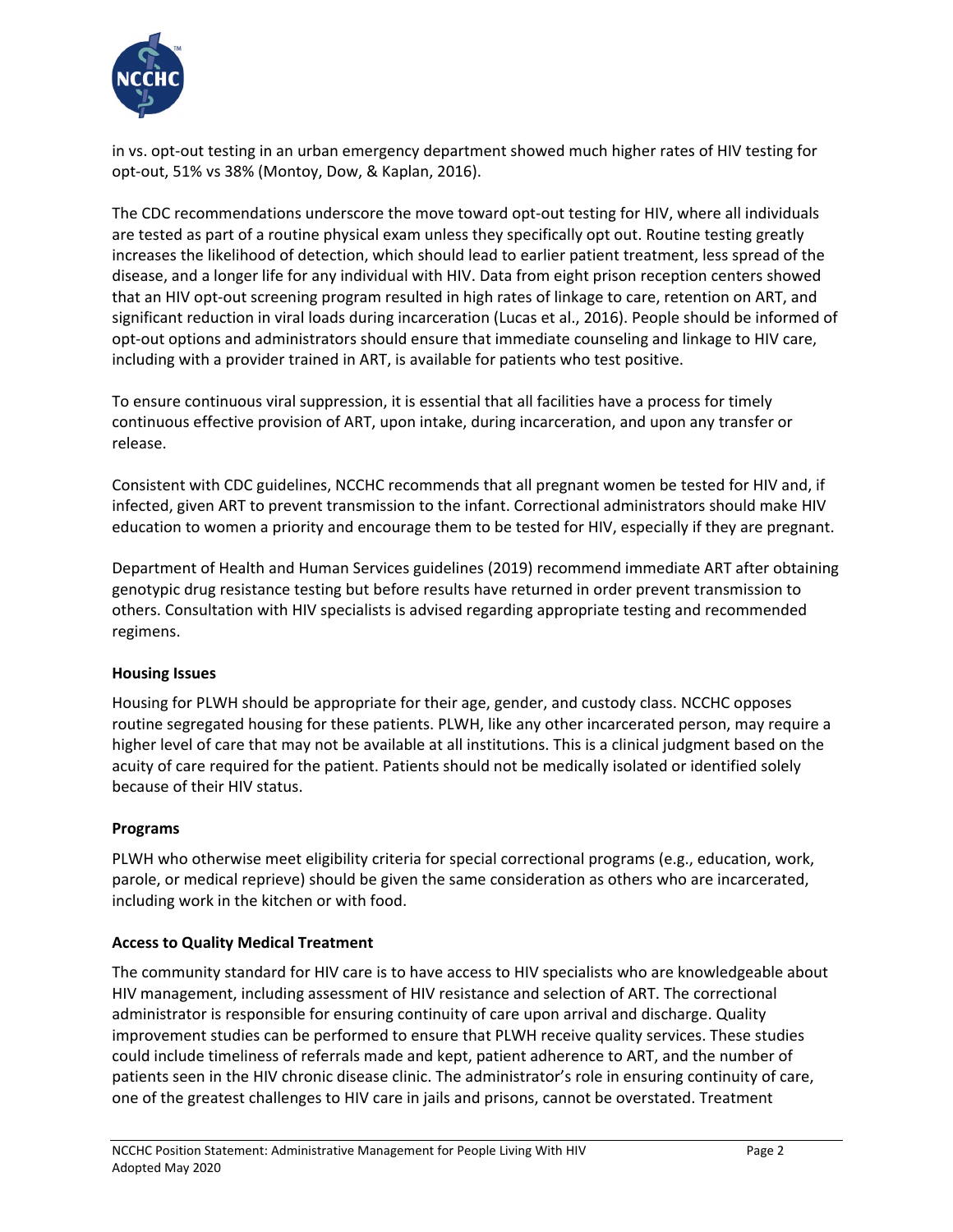

interruption can foster ART resistance. Viral resistance can preclude further treatment options for the remainder of the patient's life. Viral resistance can spread through communities through sexual contact, needle sharing, or perinatally. Thus, access to continuous, effective medical treatment is critical at intake, during incarceration, upon any transfers, and following release.

## **Pharmacy**

Successful HIV therapy requires no interruption in antiviral medications. Continuity can be ensured by establishing mechanisms to make all ARTs continuously available to PLWH immediately upon arrival and during transport and upon release. All ART and related drugs to treat and/or prevent opportunistic infections should be on the formulary. All intake facilities should have a system to ensure continuity of HIV medications and should maintain adequate supplies of all approved antiviral medications so that newly admitted PLWH can continue their treatments without interruption. Jails and prisons should establish automatic renewal systems for these medications to prevent predictable interruptions in care.

#### **Mental Health Support**

As many as one in three PLWH suffers from depression. If not treated, depression can increase the risk for poor medication adherence, increased risk behaviors, and suicide. PLWH also have a high incidence of anxiety disorders. Correctional administrators need to ensure that sufficient mental health services are available to PLWH. In addition, mental health services can be useful in HIV prevention efforts. It is well documented that high-risk behaviors contribute to the spread of HIV, and many of these behaviors are associated with loneliness, depression, low self-esteem, sexual compulsivity, sexual abuse, marginalization, lack of power, and oppression. Consequently, mental health specialists should be involved in HIV prevention programs.

## **Education of People Living With HIV**

Clinical outcomes are greatly improved when the patient is informed and motivated. Correctional administrators can foster successful HIV care and services by ensuring that PLWH receive effective education. Information should be designed to take into account the common characteristics or lifestyles that put people at risk for nonadherence with HIV treatment. Staffing levels should be appropriate to ensure provision of education and support of continuity of care.

#### **Ongoing Prevention Services**

Successful strategies to prevent HIV exposure include peer education, discharge planning, transitional case management, harm reduction techniques, and, as appropriate postexposure prophylaxis (PEP) and preexposure prophylaxis (PrEP). It has been shown that trained peer educators can effectively provide HIV education and orientation sessions in the correctional setting. Health staff and peer educators should use educational materials written in the diverse languages found in jails and prisons. The materials should be written at an 8<sup>th</sup> grade reading level and be culturally appropriate. Correctional administrators can support the training and maintenance of peer educators.

Administrators should ensure the provision of staff adequately trained and the development of case management programs for PLWH. Case managers may conduct medications adherence checks, follow up with patients not keeping HIV clinic appointments, and provide education/counseling and referrals as appropriate.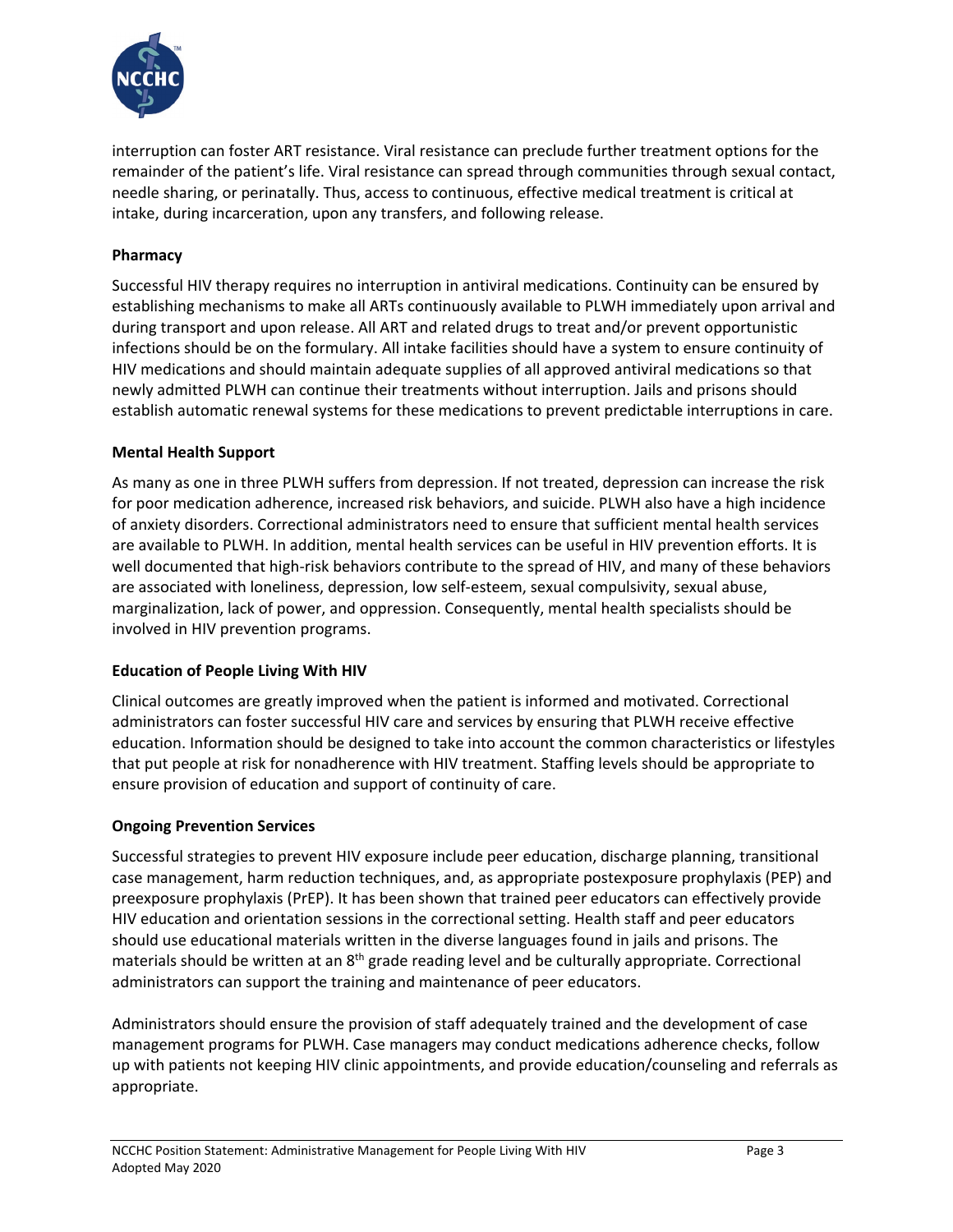

Rowell-Cunsolo and colleagues (2015) found that 13% of formerly incarcerated persons reported having sex in New York prisons. Harm reduction techniques such as condom distribution and counseling have been used successfully in incarcerated populations (May & Williams, 2002). Following a successful prison pilot, California passed legislation in 2014 introducing condoms to its 34 state prisons, following Vermont and Mississippi. Condoms are also available in correctional facilities in Los Angeles, New York, and Philadelphia. The use of effective and proven public health strategies to reduce the risk of contagion is our primary concern. NCCHC recommends that correctional administrators implement harm reduction strategies including condom distribution and counseling. Counseling should address the risk of reinfection with other, potentially more resistant or virulent, strains of HIV, the importance of maintaining an undetectable viral load, and consideration of PrEP for HIV-negative partners.

# **Confidentiality**

One of the most difficult tasks facing correctional staff is to maintain confidentiality of health information, such as tests, diagnoses, and treatments. Correctional administrators can promote confidentiality by creating a supportive environment that reminds staff to exercise caution and diligence in maintaining confidentiality. Administrators should ensure that custody staff receive regular training to not discuss observed or overheard health care, and to reinforce health staff training by insisting that patient information is not discussed within earshot of other patients or officers and that ART medications not be dispensed in recognizable containers. Administrators also should ensure that health records are secured at all times and avoiding identifying policies such as separate medication carts, packaging, pill lines, clinics, or days of the week when PLWH are seen.

## **Infection Control**

Correctional administrators should provide infection control training for staff. They should ensure implementation and enforcement of standard precautions policies, such as sterilizing equipment for each patient, preventing exposure during surgical procedures, and wearing masks and gowns when appropriate. Combining standard precautions with harm reduction strategies and treatment with ART is the most effective way to address HIV infection control issues in correctional facilities. Current procedures for postexposure prophylaxis should be effectively implemented.

#### **Discharge Planning**

Testing, engagement care, and viral suppression are generally worse after incarceration than before. These findings underscore the need for stronger reentry and linkage-to-care programs during transition to the community.

Discharge planning for soon-to-be-released PLWH is critical. However, fewer than one in five prisons and jails follows CDC guidelines for helping patients transition into the community (Iroh, Mayo, & Nijhawan, 2015). This includes services such as making an appointment with a community health care provider, assisting with enrollment in an insurance program such as Medicaid, and providing a copy of the health record and an adequate supply of HIV medications. PLWH need to receive education on their condition, prevention of transmission, and availability of services in the locality where they intend to reside.

Facilities need to make arrangements to ensure no interruption in ART. All patients exiting while on ART should be scheduled for follow-up with an HIV provider the community and should receive detailed, printed contact information, including directions. They also should be given a supply of their HIV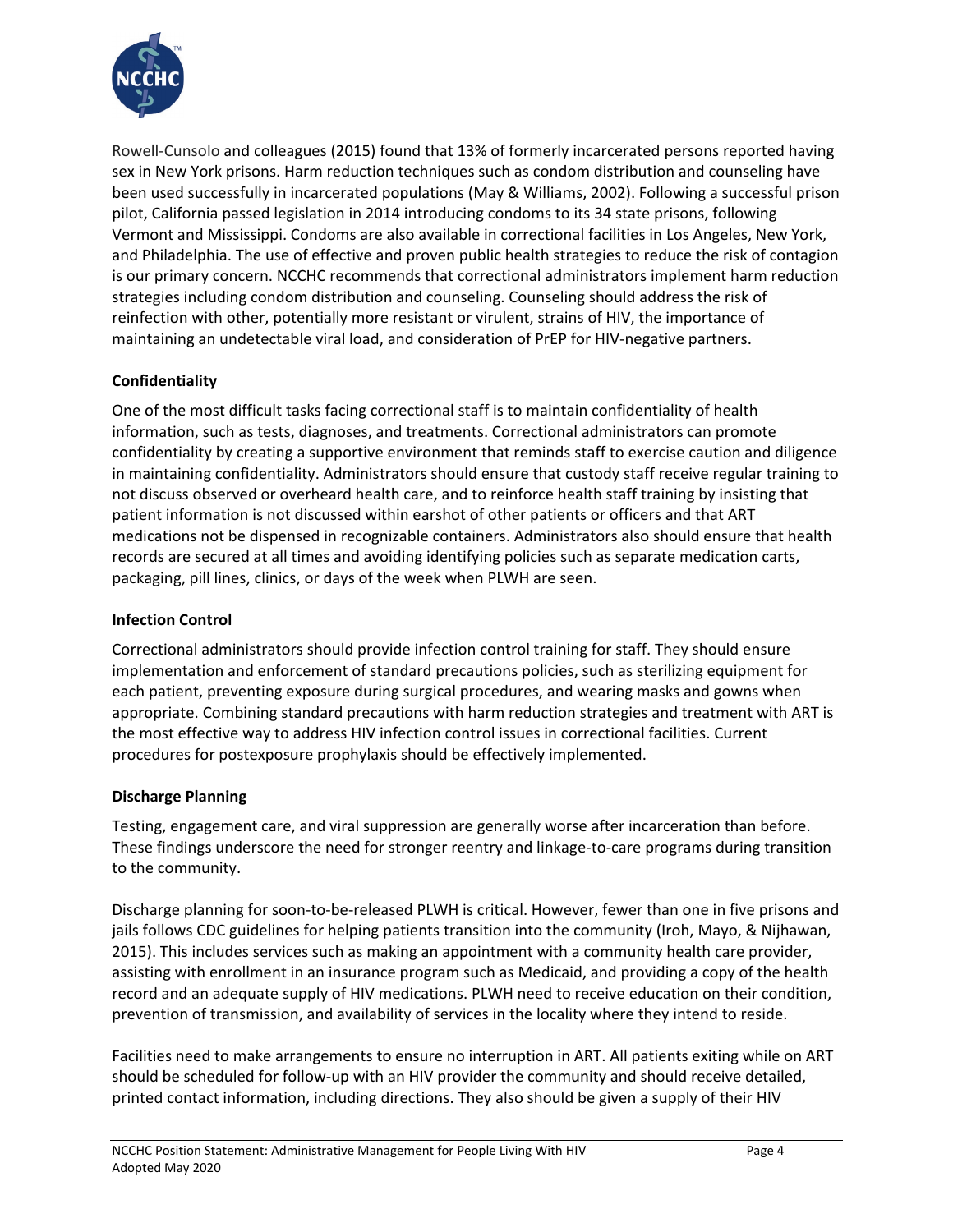

medications sufficient to last until the appointment with the community provider. Optimally, health staff would contact the community HIV clinic to enhance linkage for the soon-to-be-released PLWH and provide condoms. Some community clinics will interview the patient prior to release and thus improve the chances of a successful transition.

There are numerous evidence-informed interventions to implement HIV continuity of care services. These include Transitional Care Coordination: From Jail Intake to Community HIV Primary Care; Project Start; Hampden County's Public Health Model for Correctional Health Care; and models developed by the Transitions Clinic Network. (See Continuity of Care Models below for links.)

### **Linkages With Community Resources**

The Ryan White CARE Act has played a significant role in funding HIV care and ART medications for uninsured PLWH in the United States. Ryan White funding can be used to support discharge planning from intake to 90 days after release from jails and as part of reentry planning in prisons (HIV/AIDS Bureau, 2018).

In some localities, patient assistance programs (PAPs) funded by pharmaceutical companies have complemented Ryan White services. Correctional administrators should understand the availability of PAPs in the communities where patients will reside after release, with the aim to better prepare exiting patients to seek and to receive aftercare.

### *Adopted by the National Commission on Correctional Health Care Board of Directors: November 8, 1987 Reaffirmed with revision: October 2005, October 2014, May 2020*

## **Continuity of Care Models**

- Hampden County Public Health Model for Correctional Health Care http://hcsdma.org/wp-content/uploads/2015/03/Public-Health-Model-2002-Archive.pdf
- Project Start <https://www.cdc.gov/hiv/research/interventionresearch/rep/packages/start.html>
- Transitional Care Coordination: From Jail Intake to Community HIV Primary Care <https://nextlevel.targethiv.org/deii/jails>
- Transitions Clinic Network https://transitionsclinic.org/

## **References**

Bureau of Justice Statistics. (2017, August). HIV in prisons, 2015 – Statistical tables (NCJ 250641). https://www.bjs.gov/content/pub/pdf/hivp15st\_sum.pdf

Centers for Disease Control and Prevention. (2006, September). Revised recommendations for HIV testing of adults, adolescents, and pregnant women in health-care settings. *Morbidity and Mortality Weekly Report, 55*, 1-17.